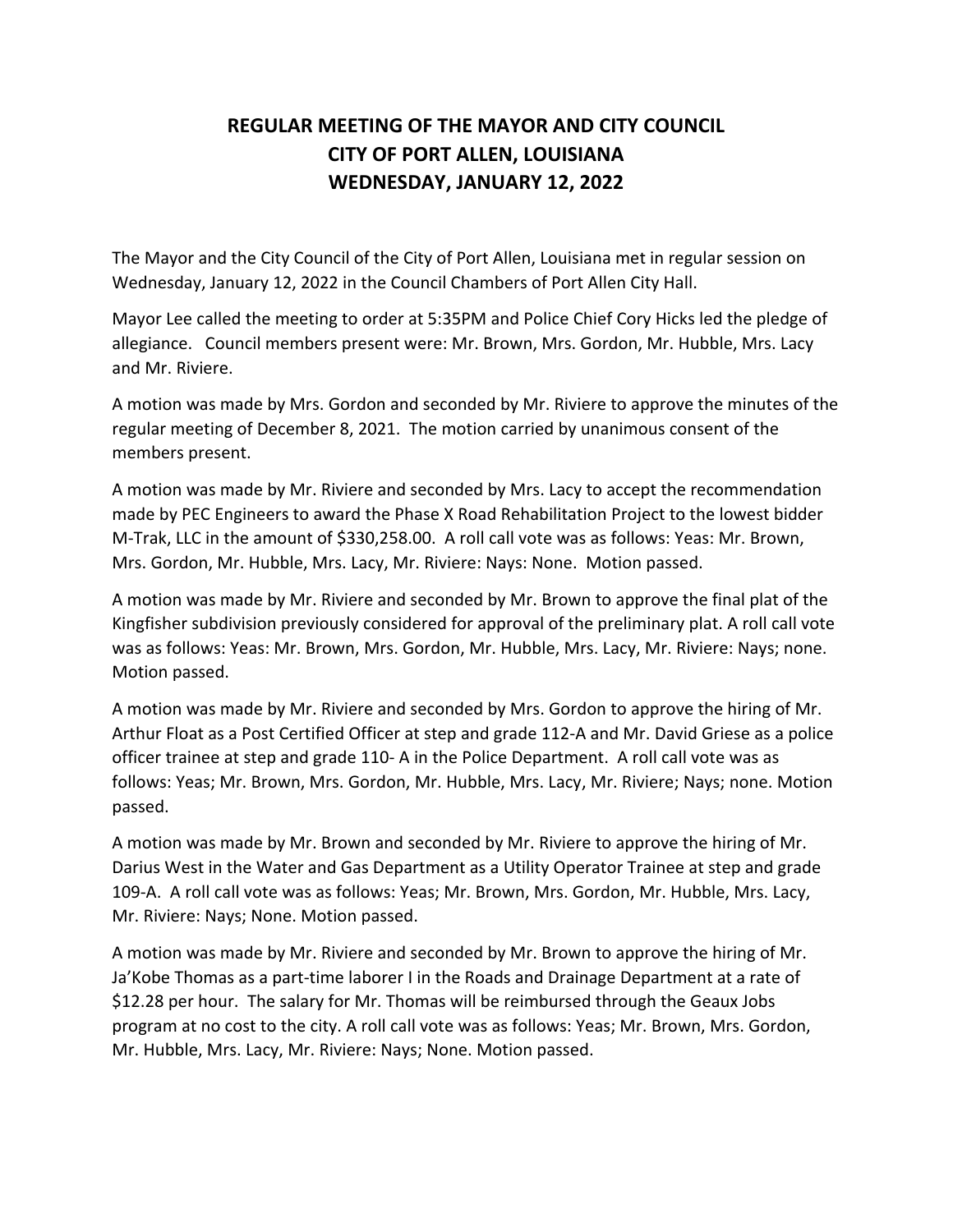A motion was made by Mr. Brown and seconded by Mrs. Lacy to approve advertising for the position of Assistant Chief Financial Officer. A roll call vote was as follows: Yeas; Mr. Brown, Mrs. Gordon, Mrs. Lacy: Nays; Mr. Hubble, Mr. Riviere. Motion passed.

A motion was made by Mr. Brown and seconded by Mrs. Lacy to award grade increases to those individuals recognized as employees of the year for 2021. A roll call vote was as follows: Yeas; Mr. Brown, Mrs. Gordon, Mrs. Lacy: Nays; Mr. Hubble, Mr. Riviere. Motion passed.

A motion was made by Mr. Riviere and seconded by Mr. Hubble to provide a 3% across the board salary increase for all city employees after Mr. Brown withdrew his substitute motion for a 4% across the board salary increase. A roll call vote was as follows: Yeas: Mr. Brown, Mrs. Gordon, Mr. Hubble, Mrs. Lacy, Mr. Riviere. Nays: None. Motion passed.

A motion was made by Mr. Riviere and seconded by Mrs. Lacy to adopt a resolution of the West Baton Rouge Hazard Mitigation Plan as presented by the West Baton Rouge Parish department of Homeland Security. A roll call vote was as follows: Yeas; Mr. Brown, Mrs. Gordon, Mr. Hubble, Mrs. Lacy, Mr. Riviere. Nays; None. Motion passed.

A motion was made by Mr. Riviere and seconded by Mr. Brown to approve the cooperative endeavor agreement between the City of Port Allen and the West Baton Rouge Parish School Board to provide funding for Port Allen High School Baseball team up to \$480.24. A roll call vote was as follows: Yeas; Mr. Brown, Mrs. Gordon, Mr. Hubble, Mrs. Lacy, Mr. Riviere. Nays; None. Motion passed.

Mayor Lee opened the floor for a public hearing for the purpose of adopting an amendment to the City of Port Allen 2021-2022 fiscal year budget in the Roads and Drainage Department to cover the cost for the purchase of a replacement of a vehicle damaged by fire. There was no response from the people present. The public hearing was closed.

A motion was made by Mr. Brown and seconded by Mr. Riviere to adopt an amendment to the City of Port Allen 2021-2022 fiscal year budget in the Roads and Drainage Department to cover the cost of the purchase of a replacement of a vehicle damage by fire. A roll call vote was as follows: Yeas; Mr. Brown, Mrs. Gordon, Mr. Hubble, Mrs. Lacy, Mr. Riviere. Nays; None. Motion passed.

A motion was made by Mr. Riviere and seconded by Mrs. Gordon to introduce an ordinance to facilitate the cooperative endeavor agreement for building permits and inspections with the West Baton Rouge Council. A roll call vote was as follows: Yeas; Mrs. Gordon, Mr. Hubble, Mr. Riviere. Nays; Mr. Brown, Mrs. Lacy. Motion passed.

A motion was made by Mr. Brown and seconded by Mrs. Lacy to engage an independent contractor to cover the duties of the Chief Financial Officer's duties on a temporary basis. A roll call vote was as follows: Yeas; Mr. Brown, Mrs. Gordon, Mr. Hubble, Mrs. Lacy, Mr. Riviere. Nays; None. Motion passed